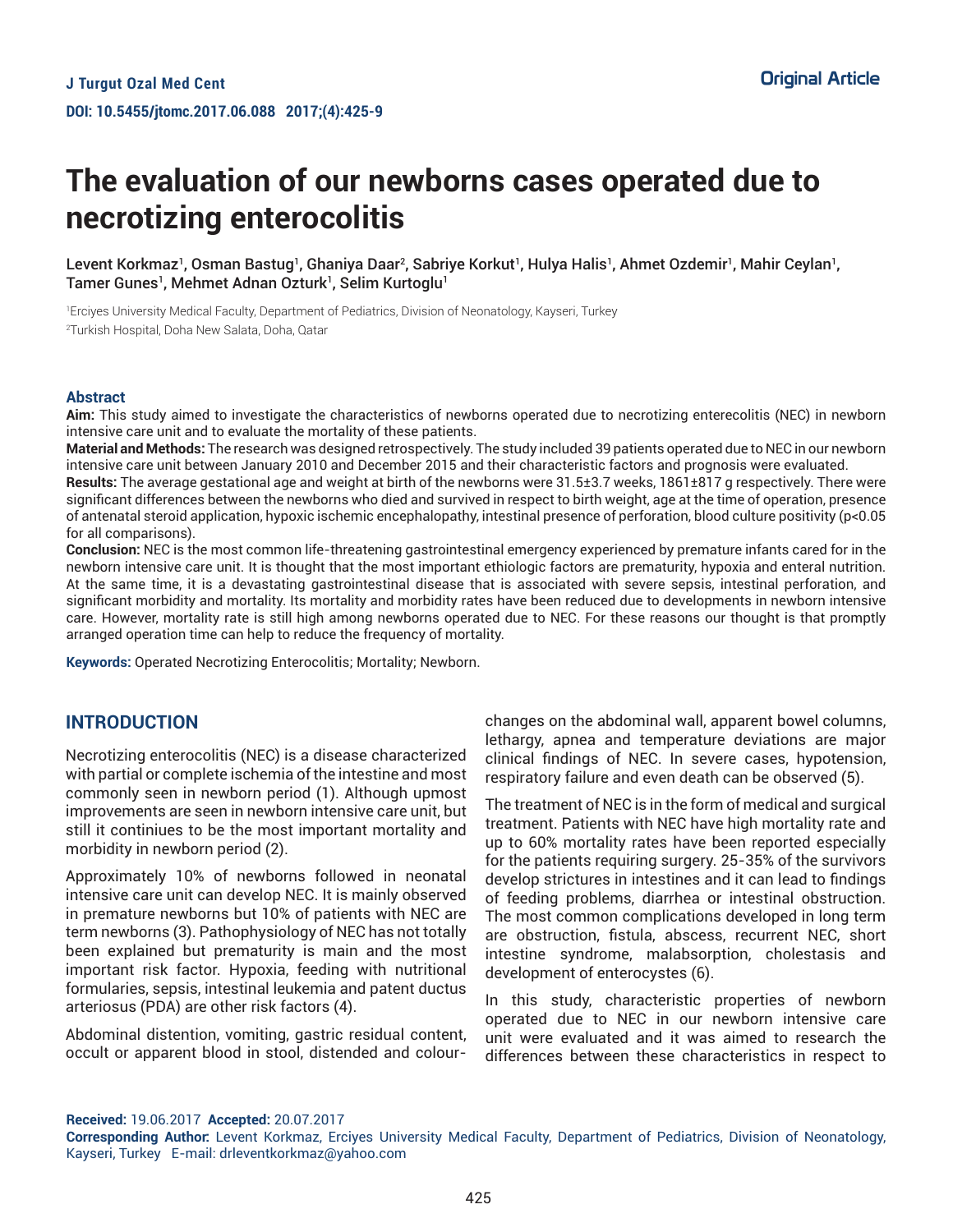survival among the patients with NEC and at the same time to raise awareness on this issue to all physicians.

## **MATERIAL and METHODS**

The study was conducted in our newborn intensive care unit among 39 patients operated and followed due to NEC (open surgery) between January 2010 and December 2015. The newborns with major congenital anomalies or gastrointestinal malformations were excluded.

Gender, gestational age, weight, height and head circumference at birth, maternity properties (presence of preeclempsia, chorioamnionitis, early membrane rupture, gestational diabetes), NEC-related diseases [hypoxic ischemic encephalopathy (HIE), respiratory distress syndrome (RDS), PDA] and antenatal steroid application were recorded accordingly (Table 1,2).

| Table 1. Demographic Values of newborns operated due to NEC (n:39)<br>Mean±SD (min-max) |                         |  |  |  |
|-----------------------------------------------------------------------------------------|-------------------------|--|--|--|
| Gender (F/M)                                                                            | 21(53.8%)/18(46.2%)     |  |  |  |
| Gestational age (week)                                                                  | $31.5 \pm 3.7(25 - 40)$ |  |  |  |
| Birth weight (g)                                                                        | 1861±817(730-4000)      |  |  |  |
| Birth height (cm)                                                                       | $36.9 \pm 3.5(34 - 50)$ |  |  |  |
| Birth head circumference (cm)                                                           | $26,3 \pm 1.9(25-35)$   |  |  |  |
|                                                                                         |                         |  |  |  |

**F, Female; M, Male; NEC, Necrotizing Enterecolitis**

| Table 2. Distribution of Diseases Affecting NEC in Newborns Operated<br>due to NEC                                                                                           |                                |            |  |
|------------------------------------------------------------------------------------------------------------------------------------------------------------------------------|--------------------------------|------------|--|
| <b>HIE</b>                                                                                                                                                                   |                                | 6(15.3%)   |  |
| <b>RDS</b>                                                                                                                                                                   |                                | 16(41.0%)  |  |
| <b>PDA</b>                                                                                                                                                                   |                                | 6(15.3%)   |  |
| <b>Antenatal Steroid Use</b>                                                                                                                                                 |                                | 12(30.7%)  |  |
|                                                                                                                                                                              | Normal mother                  | 24(61.5%)  |  |
| <b>Maternal Features</b>                                                                                                                                                     | <b>Diabetes</b>                | $2(5.1\%)$ |  |
|                                                                                                                                                                              | Preeclampsia                   | 7(17.9%)   |  |
|                                                                                                                                                                              | <b>Chorioamnionitis / PROM</b> | 8(20.5%)   |  |
| NEC, Necrotizing Enterecolitis; HIE, Hypoxic Ischemic<br>Encephalopathy:<br><b>Participate Controller Controller Controller Controller Controller</b><br><b>BBIRY IRVINE</b> |                                |            |  |

**RDS, Respiratory Distress Syndrome; PDA, Patent Ductus Arteriosus; PROM, Prelabour Rupture of Membranes**

The patients who required surfactant just after the birth were considered as RDS. The patients with a right atrium to aortic root ratio of 1.4 in echocardiographic examination was recorded as PDA. Survival rate, presence of preoperative intestinal perforation, detection time of NEC and the day of operation due to NEC were all recorded for the patients undergone the operation (Table 3).

The diagnosis of NEC was confirmed based on clinical and radiological findings and for this purpose, modified Bell criteria was used (7). Abdominal distention, gastric residual content, vomiting, heamatochezia or feeding intolerance were used as presence of clinical findings. Additionally, the presence of these findings were considered as initial stage of NEC. Serial X-ray examinations were performed in every six-hour intervals to the operated patients.

| Table 3. Features of Newborns Operated due to NEC (n:39) Mean±SD<br>$(min-max)$ |                         |
|---------------------------------------------------------------------------------|-------------------------|
| Dead patients                                                                   | 15(38.4%)               |
| Living patient                                                                  | 24(61.5%)               |
| Patients with intestinal perforation                                            | 23(58.9%)               |
| NEC start time (day)                                                            | $10.9 \pm 6.4(3 - 30)$  |
| Patients' operating time (day)                                                  | $19.9 \pm 16.4(5 - 84)$ |
| <b>NEC, Necrotizing Enterecolitis</b>                                           |                         |

The study consisted of very old patients. For this reason, modern methods such as Near-Infrared Spectroscopy (NIRS), ultrasonography/doopler scan, assessment of hepatic blood flow could not be used for NEC's diagnosis. All patients, due to the same reasons, were only given antibiotics and dopamine. No treatment was given to mediators such as tumour necrosis factor (TNF)-alpha.

The statistical difference between the patients with mortality and the patients who survived were searched in respect to demographic values among patients undergone operation due to NEC (Table 4).

| Table 4. The Differences Between Dying and Living in Newborns<br><b>Operated due to NEC</b> |                                            |                                                  |          |  |  |
|---------------------------------------------------------------------------------------------|--------------------------------------------|--------------------------------------------------|----------|--|--|
|                                                                                             | Living<br><b>Newborns</b><br>(n:24)(61.5%) | <b>Dying</b><br><b>Newborns</b><br>(n:15)(38.4%) | P değeri |  |  |
| Gender (F/M)                                                                                | 15/9                                       | 6/9                                              | 0.17     |  |  |
| Gestational age (week)                                                                      | $229+25$                                   | $203+26$                                         | 0.63     |  |  |
| Birth weight (g)                                                                            | 1920±743                                   | 1240±854                                         | 0.01     |  |  |
| Birth height (cm)                                                                           | $37+2.7$                                   | $34 + 4.5$                                       | 0.11     |  |  |
| <b>Birth head circumference</b><br>(cm)                                                     | 26±1.4                                     | $25+2.7$                                         | 0.21     |  |  |
| NEC start time (day)                                                                        | $9 + 5.5$                                  | 10±7.1                                           | 0.08     |  |  |
| Patients' operating time<br>(day)                                                           | $13 + 14$                                  | $29 + 19$                                        | 0.04     |  |  |
| Patients receiving steroids<br>in the antenatal period                                      | 8(20.5%)                                   | 4(10.2%)                                         | 0.02     |  |  |
| <b>Patients with HIF</b>                                                                    | 1(2.5%)                                    | 5(12.8%)                                         | 0.02     |  |  |
| <b>Patients with RDS</b>                                                                    | 7(17.9%)                                   | $9(23.0\%)$                                      | 0.06     |  |  |
| <b>Patients with PDA</b>                                                                    | 4(10.2%)                                   | 2(5.1%)                                          | 0.78     |  |  |
| <b>Patients with intestinal</b><br>perforation                                              | 7(17.9%)                                   | 13(33.3%)                                        | 0.02     |  |  |
| <b>Patients with positive</b><br>blood culture                                              | 6(15.3%)                                   | 11(28.2%)                                        | 0.03     |  |  |
| E Female: M. Male: NEC. Neoratizing Enterpresibility LUE. Uvnevia                           |                                            |                                                  |          |  |  |

**F,Female; M,Male; NEC, Necrotizing Enterecolitis; HIE, Hypoxic Ischemic Encephalopathy; RDS, Respiratory Distress Syndrome; PDA, Patent Ductus Arteriosus; PROM, Prelabour Rupture of Membranes**

#### **Statistical analyses**

SPSS 21.0 (SPSS Inc. Chicago, Illinois) was used for statistical analyses. Shapiro-Wilk normality test was utilized to determine whether the data had normal distribution. Data with normal distribution were compared with independent sample t test, and Mann-Whitney U test was used for inter-group comparisons of non-normally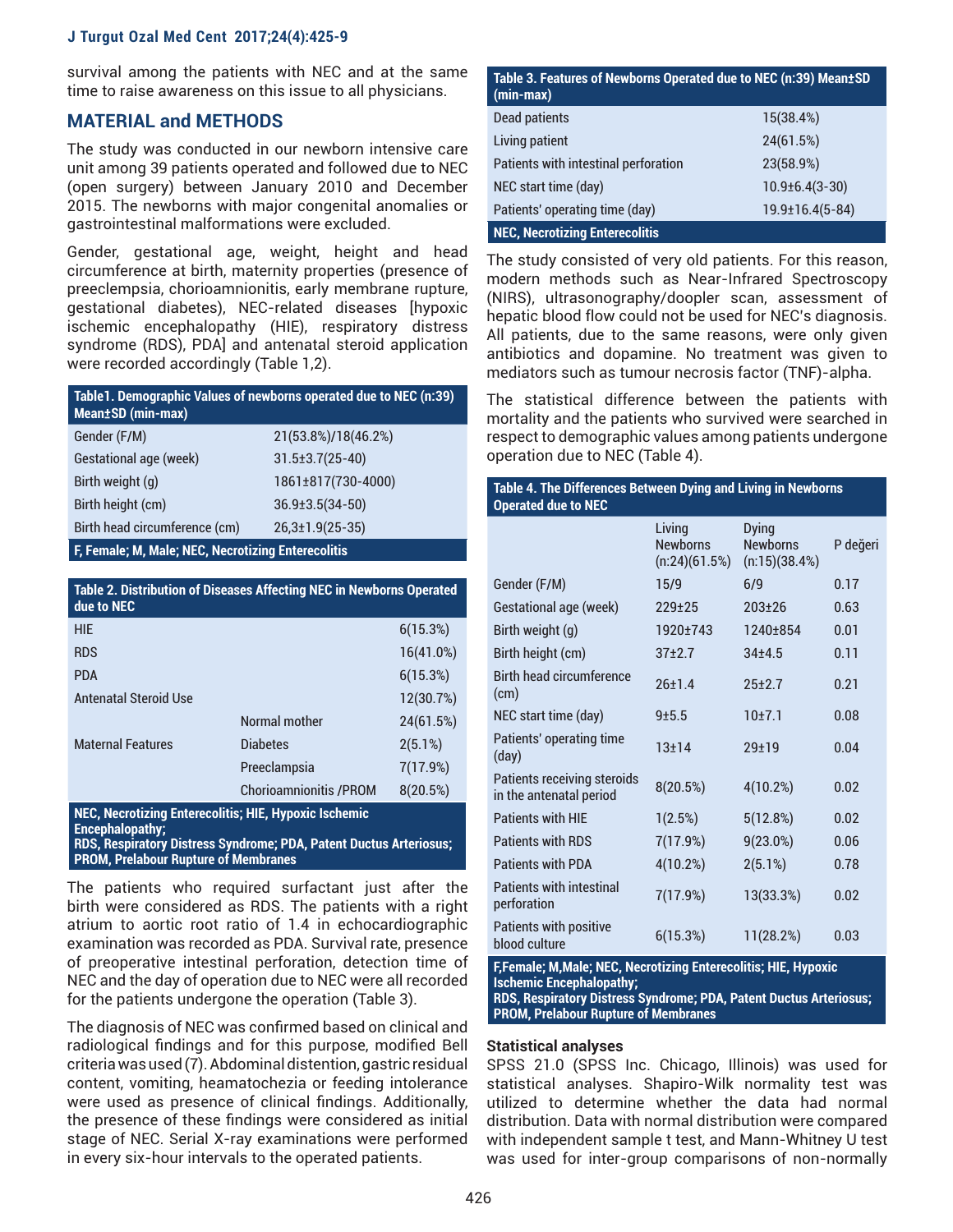distributed data analysis. Chi-square test was used to analyze categorical variables. Statistical significance was set at p<0.05.

# **RESULTS**

The study included 39 patients operated due to NEC. Of all, 21 patients (53.8%) were female and 18 patients (46.2%) were male. Average gestational age, weight and height at birth were 31.5±3.7 weeks, 1861±817 g and 36.9±3.5 cm respectively (Table 1). Considering all newborns, it was found that there were 5 cases (12.8%) with gestational age of less than 28 weeks and 7 cases (17.9%) with weight at birth of lesss than 1000 g.

In respect to maternal characteristics, there were 8 mothers (17.9%) with preeclempsia, 8 mothers (20.5%) with prelabour rupture of membranes (PROM), two mothers (5.1%) with gestational diabetes and 24 mothers (61.5%) with normal maternity history (Table 2). The average beginning time for NEC was 10.9±6.4 days and the average age at the time of operation was 19.9±16.4 days. 23 cases had perforation detected before operation. While 61.5% of the patients undergone the operation died, 38.4% of them survived (Table 3).

The first clinical finding was abdominal distention among 24 patients (61.5%), the other first clinical findings were gastric residual content, apnea and vomiting in order. In respect to basal laboratory findings, half of the patients had thrombocytopenia and 9 patients (23%) had leukocytosis while 11 patients (28%) had leukopenia. CRP, an acute phase reactant, was found to have increased in 35 patients (89.7%).

None of the patients developed any important complications such as obstruction, fistula formation or recurrent NEC. Blood culture positivity was found in 13 patients undergone operation (33.3%). The most frequent microorganism was gram negative bacteria found in 11 patients (28.2%). According to blood culture results, bacteria that reproduce in blood culture are E coli (n:5), coagulase negative staphylococcus (n:3), Klebsiella spp (n:1), Pseudomonas aeruginosa (n:2), Clostridium spp (n:1), Candida albicans (n:4). Blood culture positivity was significantly higher in the patients with mortality (n:11, 28.2%) compared to the patients who survived (n:6, 15.3%) (Table 4).

## **DISCUSSION**

NEC is the leading gastrointestinal disorder with high morbidity and mortality in newborn period (8). Approximately 10% of newborns followed in neonatal intensive care unit can develop NEC. It is mainly observed in premature newborns (90%) but 10% of patients with NEC are term newborns (9). Mortality varies between 10 to 50% but by the help of latest developments in recent years, mortality rate is reduced to 28% in some centers (10). In this retrospective study, the characteristics of 39 preterm newborns undergone operation for NEC were evaluated.

It was known that the frequency of NEC increase with lower gestational age and lower weight at birth. Wilson et al. evaluated 148 patients with NEC and they found that NEC was observed most frequently among newborns less than 1000 g (42%) (10). Amold et al. (8) evaluated 128 premature newborns and they found that average gestational age was 32 weeks and average weight at birth was 1466 g. In our study, average birth weight was 1861±817 g. Actually, this value was higher than the previous studies for NEC. The main reason for this result was due to inclusion of patients undergone NEC and patient with other disorders leading to secondary NEC. Low survival rate following operation for NEC among patients with HIE was due to worsening of the prognosis by concomittant presence of HIE and NEC.

In the study, the birth weight of newborns who died were signifcantly lower compared to the survived newborns (Table 4). This was an expected result considering the nature of the disease and surgical treatment of NEC. Age at time of operation was significantly higher for the newborns who passed away compared to that of survived newborns. It is suggested that delayed intervention may reduce survival rate of the newborns with NEC. Since there is high mortality rate for newborns with perforation, some centers prefer to refer the patient directly to surgery in case of persistent intestinal loops in serial X-rays obtained at 8 to 12-hour intervals, without waiting for deterioration of general status, deep metabolic acidosis, uncorrectable neutropenia or thrombocytopenia (11,12).

We also encouraged this approach and observed that it was proper to refer the patients to surgery before development of perforation if operation was applicable. Consistent with this idea, the decision to operate with conventional techniques may delay the NEC treatment; therefore, current techniques such as bowel ultrasounddoopler, assessment of hepatic blood flow (13), bowel NIRS should be used. The use of these techniques may contribute to the early recognition of the NEC, as a result, the chances of survival for the concerned patients may increase.

Although etiopathogenesis of NEC has not been clarified totally, hypoxia was thought to be the most important triggering factor for development of NEC. As a result of increased intestinal injury due to release of mediators such as TNF-alpha, platelet-activating factor, it is assumed that intestinal ulceration and necrosis occurs. It was known that antenatal steroid application can prevent the release of these mediators and development of NEC. Additionally steroids also increase bile production and reduce bacteria colonization, neutrolize endotoxins (14-16). In parallel to these, in our study, the survival rate were higher among the patients to whom antenatal steroid was applied.

There was no significant relation between gender and NEC incidance. In the study involving 20822 NEC patients by Abdulla et al, ratio of males were 54.5% while ratio of females were 45.5% (17). In our study also, 53.8% of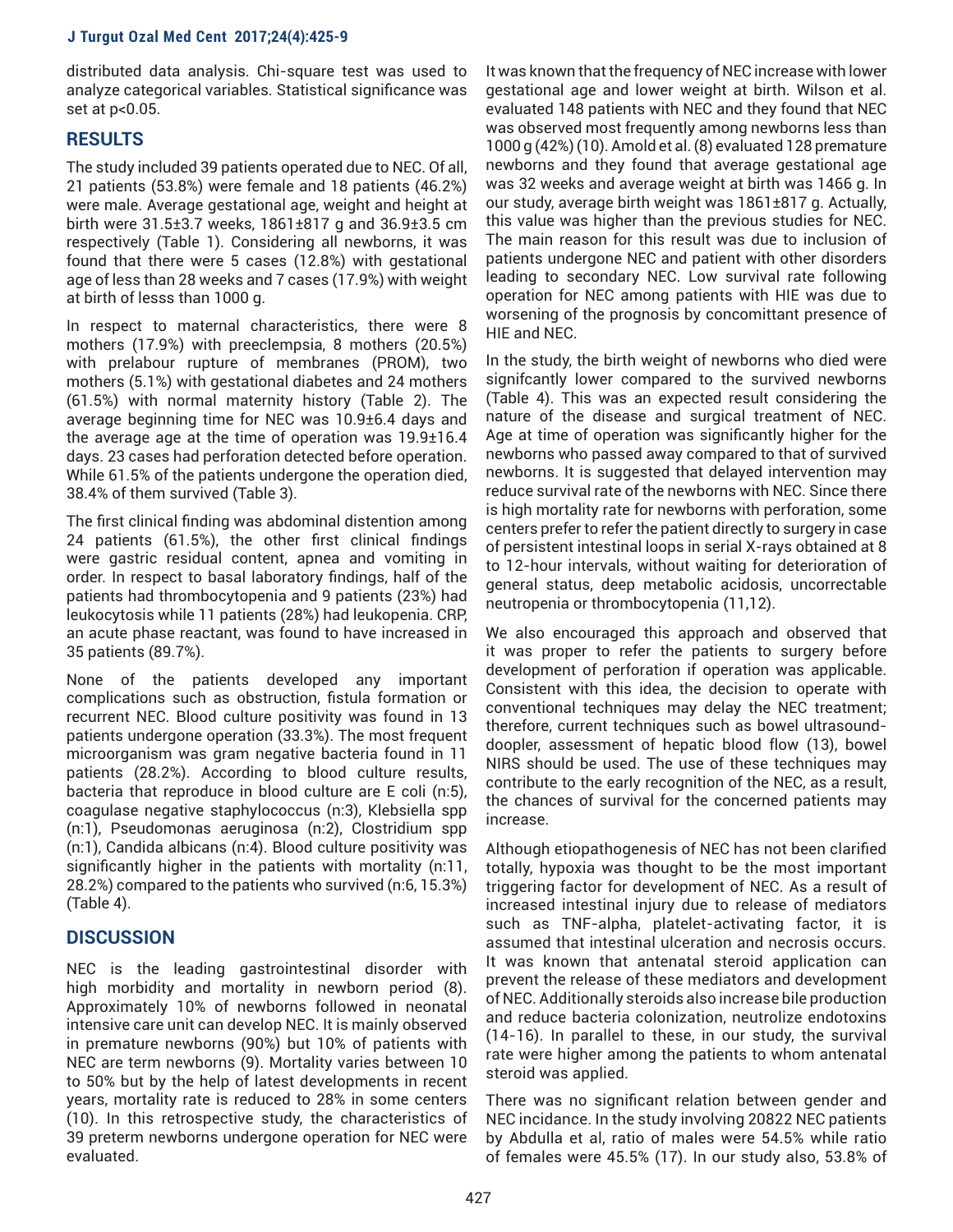the victims were male while 46.2% of them were female similar to the literature. It is reported that NEC develops most frequently in the second week of the life. Stoll et al. reported the detection time of the disease as 20.2 days in their study (18). Thus, it was advised to feed premature and very low birth weight newborns with small amount in following few days postnatally known as early trophic feeding and it is shown that early trophic feeding has no negative effect on NEC development (19). In our study, we found that beginning time for NEC was 10.9±6.4 days. This difference was attributed to different feeding attitudes and other predisposing factors frequently found in these cases.

It has been reported that 10-30% of the patients with NEC has positive culture result primarily for gram negative bacteria in blood or eritoneal fluid. Although the responsible bacteria can vary according to the center in concern, the most frequently seen agents are E coli, Klebsiella spp, Pseudomonas aeruginosa, Enterobacter spp, coagulase negative staphilococcus, Clostridium spp. and Candida albicans (6). In our study, 17 patients (43.5%) showed blood culture positivity. Blood culture positivity was significantly higher in the patient with higher mortality compared to the patients who survived. Additionally, similar to blood culture positivity, perforation was higher in the patient with higher mortality compared to the patients who survived.

Although mortality due to NEC varies between 10 to 50%, there have been some centers reporting that mortality rate was reduced to 28 to 30% by the help of early diagnosis, close follow-up and prompt treatment (8). Mortality rate in our study was found to be substantially higher compared to the literature. The reason of this result was due to the inclusion of the patients with stage-3 NEC.

The important complication of patients with operated NEC was feeding problems in short term and 12 patients (30.7%) developed this complaint. In long term, malabsorbtion was the most frequent complication (23%). Following surgical or medical treatment, it was reported that the survivors develops intestinal obstructions with a rate of 25 to 35%. It was suggested that obstructions/ strictures develop at non-perforated bowel segment due to scarring. Most probably they are symptomatic in acute stage but sometimes, some obstructions can be asymptomatic as long as to 6 months following the event. These patients can reveal feeding problems, diarrhea or bowel obstruction (20).

However, none of our patients revealed obstruction both in short and long term. Delay or interruption in enteral feeding can lead to inhibition of hormonal secretion and impairment of gastrointestinal adaptation among newborns with very low birth weight (21,22). Feeding problems in our patients can be explained by this mechanism considering the absence of anatomical disorders. This result supports the hypothesis that gastrointestinal inhibition develops due to long-lasting

period of treatment for patients with stage-3 NEC, more delayed installation of enteral nutrition.

### **REFERENCES**

- 1. Lee JS, Polin RA. Treatment and prevention of necrotizing enteocolitis. Semin Neonatol 2003;8(6):449-59.
- 2. Fell JM. Neonatal inflammatory intestinal diseases: necrotizing enterocolitis and allergic colitis. Early Hum Dev 2005;81(1):117-22.
- 3. Henry MC, Moss RL. Current issues in the management of necrotizing enterocolitis. Semin Perinatal 2004;28:221-33.
- 4. Hsueh W, Caplan MS, Qu XW, Tan XD, De Plaen IG, Gonzalez-Crussi F. Neonatal necrotizing enterocolitis: clinical considerations and pathogenetic concepts. Pediatr Dev Pathol 2003;6(1):6-23.
- 5. Ragazzi S, Pierro A, Peters M, Fasoli L, Eaton S. Early full blood count and severity of disease in neonates with necrotizing enterocolitis. Pediatr Surg Int 2003;19(5):376-  $\mathsf{Q}$
- 6. Dimmit RA, Lawrance R. Clinical management of necrotizing enterocolitis. American Academy of Pediatrics 2001;2:110-7.
- 7. Walsh MC, Kliegman RM. Necrotizing enterocolitis: treatment based on staging criteria. Pediatr Clin North Am 1986;33(1):179-201.
- 8. Arnold M, Moore SW, Sidler D, Kirsten GF. Long-term outcome of surgically managed necrotizing enterocolitis in a developing country. Pediatr Surg Int 2010;26:355-60.
- 9. Kaul A, Balisteri WF. Necrotizing enterocolitis. In: Fanaroff AA, Martin RJ (eds). Neonatal Perinatal Medicine: Diseases of the fetus and infant. 7nd edition. St. Lois: Mosby; 2002. p.1299-307.
- 10. Wilson R, Kanto WP Jr, McCarthy BJ, Burton T, Lewin P, Terry J et al. Epidemiologic characteristics of necrotizing enterocolitis: apopulation-based study. Am J Epidemiol 1981;114(6):880-7.
- 11. Cass DL, Wesson DE. Advances in fetal and neonatal surgery for gastrointestinal anomalies and disease. Clin Perinatol 2002;29(1):1-21.
- 12. Butter A, Flageole H, Laberge JM. The changing face of surgical indications for necrotizing enterocolitis. J Pediatr Surg 2002;37(3):496-9.
- 13. Akin MA, Yikilmaz A, Gunes T, Sarici D, Korkmaz L, Ozturk MA, et al. Quantitative assessment of hepatic blood flow in the diagnosis and management of necrotizing enterocolitis. J Matern Fetal Neonatal Med. 2015;28(18):2160-5.
- 14. Ng PC, Li K, Wong RP, Chui K, Wong E, Li G, et al. Proinflammatory and anti-inflammatory cytokine responses in preterm infants with systemic infections. Arch Dis Child Fetal Neonatal Ed 2003;88(3):209-13.
- 15. Sehdev HM, Abbasi S, Robertson P, Fisher L, Marchiano DA, Gerdes JS, et al. The effects of the time interval from antenatal corticosteroid exposure to delivery on neonatal outcome of very low birth weight infants. Am J Obstet Gynecol 2004;191(4):1409-13.
- 16. Claud EC, Walker WA. Hypotehesis: inappropriate colonization of the premature intestine can cause neonatal necrotizing enterocolitis. Faseb J 2001;15(8):1398-403.
- 17. Abdullah F, Zhang Y, Camp M, Mukherjee D, Gabre-Kidan A, Colombani PM, et al. Necrotizing Enterocolitis in 20 822 Infants: Analysis of Medical and Surgical Treatments. Clin Pediatr (Phila) 2010;49(2):166-71.
- 18. Stoll BJ, Kanto WP Jr, Glass RI, Nahmias AJ, Brann AW Jr. Epidemiology of necrotizing enterocolitis: a case control study. J Pediatr 1980;96(3 Pt):447-51.